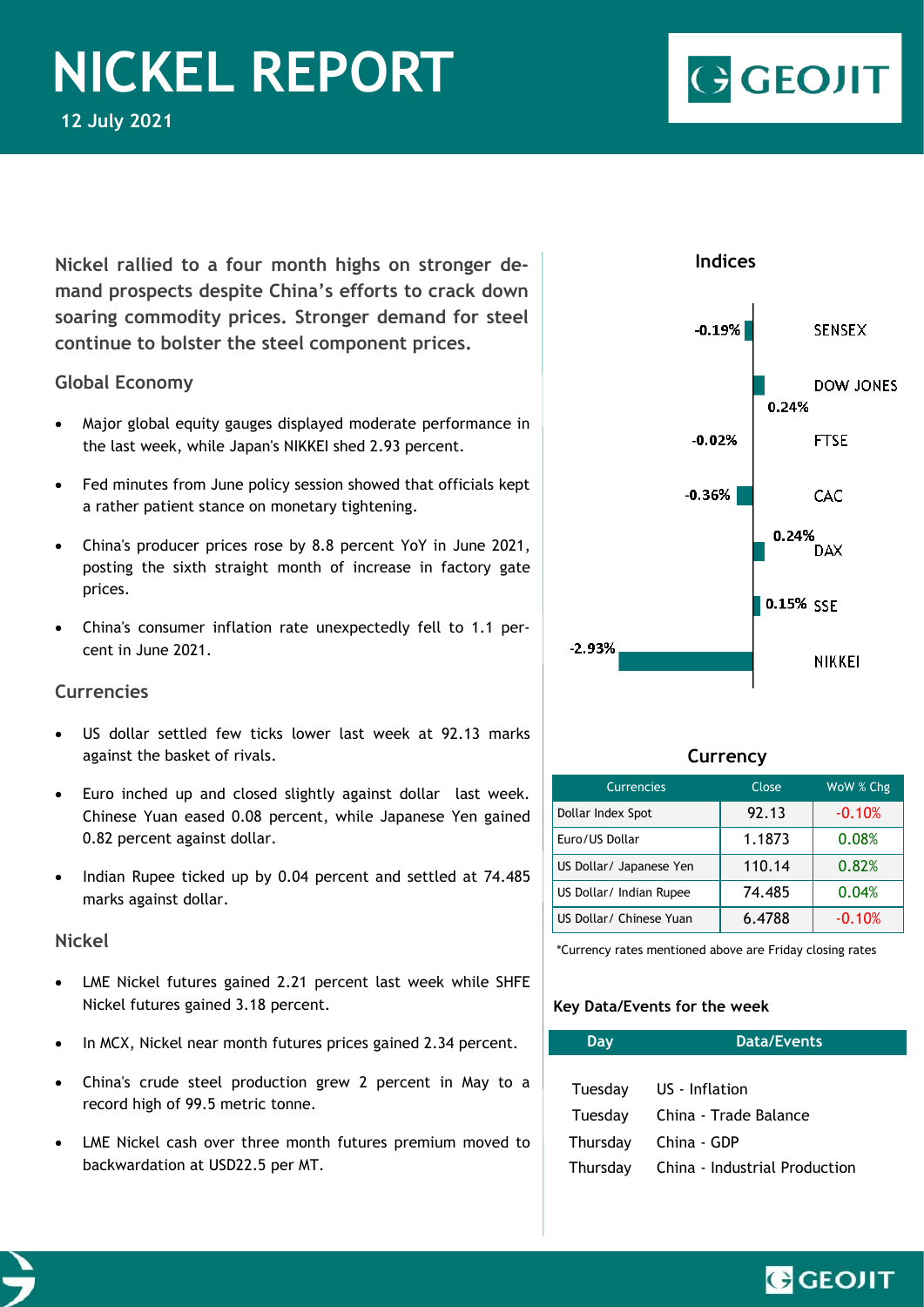#### **Nickel prices strengthened**

Nickel prices strengthened in major markets around the globe as firm demand for the metal from major consumer China. Even as Chinese authorities taken up efforts to control price surge in commodities, stronger demand bolstered prices. The nickel demand for electric vehicle batteries is forecast to climb in coming years. Meanwhile, stable growth from stainless steel industry also contributed to the surge in nickel prices. The stainless steel prices have surged by 25 percent since late April. According to World Steel Association, China's crude steel production grew 2 percent in May to a record high of 99.5 metric tonne.

In London Metal Exchange, nickel prices gained 2.21 percent last week to a near three four high of USD18747 per metric tonne. In China's Shanghai Futures Exchange, nickel rallied to a four month high and settled at CNY139160 per metric tonne. MCX nickel futures gained 2.34 percent to Rs.1404.3 per kilogram last week.

### **China cancels import tariffs on Iron, Crude & Recycled steel, inventories surge at ports**

Chinese authorities have cancelled import tariffs for pig iron, crude steel and recycled steel as a measure to discourage exports, calm domestic prices, reduce energy consumption by steel industry and improve environmental conditions in manufacturing centres of China. As on 2nd July, iron ore inventories at ports in China grew 0.4 percent WoW to 124.5 million tonnes after four consecutive weeks of falling on average by 1 percent during the period 4th -24th June. The stocks level reported last week was 13 percent higher YoY. In the meantime, steel stockpiles at ports jumped 2 percent WoW in the week ended 2nd July after rising consistently for three consecutive weeks. Steel stockpiles stood at 15.8 MT on 2nd July, 8 percent higher compared to the same period in 2020.

#### **Warehouse inventory levels**

Total warehouse inventories in LME registered warehouses decreased by 1.70 percent last week and totalled 228612 MT. The inventories in Shanghai warehouses increased by 4.68 percent and totalled 5141 MT.



### **Outlook**

Robust demand from the stainless-steel industries and the electric vehicle segment continue to offer support to prices. China's considerable appetite for commodities and concerns over supply from the top producer Indonesia, may also generate investment excitement in the commodity in near future.

## Global Market Prices

| <b>Exchanges</b> | <b>Close Price</b> | WoW % Chg | YoY % Chg |
|------------------|--------------------|-----------|-----------|
| LME              | 18747 (\$/MT)      | 2.21%     | 35.99%    |
| <b>SHFE</b>      | 139160 (CNY/MT)    | 3.18%     | 25.28%    |
| <b>MCX</b>       | 1404.3 (Rs/Kg)     | 2.34%     | 34.14%    |

\*Near Month Futures Contacts in MCX/ SHFE/COMEX<br>\*Three Month Forward Futures Contracts in LME<br>\*Prices mentioned above are Friday closing rates in respective exchanges

## Warehouse Stock Details

| <b>Exchanges</b> | <b>Stocks in MT</b> | WoW Chg | WoW % Chg |
|------------------|---------------------|---------|-----------|
| LME              | 228612              | -3954   | $-1.70%$  |
| <b>SHFE</b>      | 5141                | 230     | 4.68%     |

## Stocks in Metric Tonnes



| <b>Trading Outlook</b>  |                       |                      |  |  |
|-------------------------|-----------------------|----------------------|--|--|
|                         | <b>LME 3M Futures</b> | <b>MCX Jul</b>       |  |  |
| <b>Weekly View</b>      | <b>MILD POSITIVE</b>  | <b>MILD POSITIVE</b> |  |  |
| <b>Short Term View</b>  | <b>POSITIVE</b>       | <b>MILD POSITIVE</b> |  |  |
| <b>Technical Levels</b> |                       |                      |  |  |
| <b>Trading Range</b>    | \$21000-14100         | Rs 770-1020          |  |  |
| Resistance 1            | 18950                 | 1410                 |  |  |
| Resistance 2            | 19990                 | 1460                 |  |  |
| Resistance 3            | 21000                 | 1590                 |  |  |
| Pivot                   | 18200                 | 1330                 |  |  |
| Support 1               | 17900                 | 1345                 |  |  |
| Support 2               | 16450                 | 1200                 |  |  |
| Support 3               | 14400                 | 1145                 |  |  |

GGEOJIT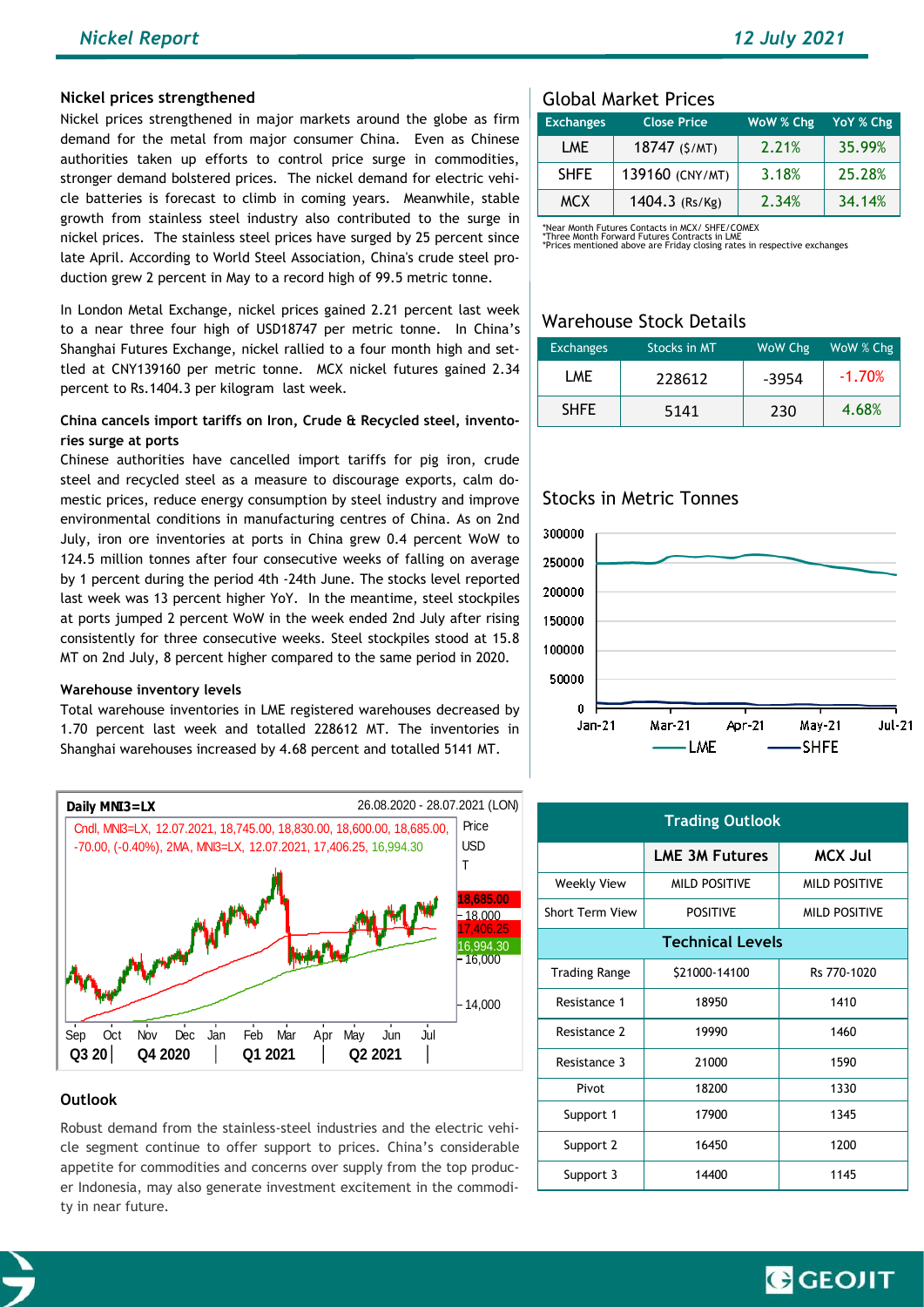## GENERAL DISCLOSURES & DISCLAIMERS:

### **CERTIFICATION**

We, Manu Jacob & Hareesh V, employee of Geojit Financial Services Limited (GFSL), author of this report, hereby certify that all the views expressed in this research report (report) reflect my personal views about any or all of the subject issuer or securities/ commodities.

## DISCLAIMER

This report has been prepared by GFSL and the report & its contents are the exclusive property of GFSL and the recipient cannot tamper with the report or its contents in any manner and the said report, shall in no case, be further distributed to any third party for commercial use, with or without consideration.

GFSL has taken steps to ensure that facts in this report are based on reliable information but cannot testify, nor make any representation or warranty, express or implied, to the accuracy, contents or data contained within this report. It is hereby confirmed that wherever GFSL has employed a rating system in this report, the rating system has been clearly defined including the time horizon and benchmarks on which the rating is based.

Descriptions of any Commodity or Commodities mentioned herein are not intended to be complete and this report is not, and should not be construed as an offer or solicitation of an offer, to buy or sell any commodity or other financial instruments. GFSL has not taken any steps to ensure that the commodity/(ies) referred to in this report are suitable for any particular investor. This Report is not to be relied upon in substitution for the exercise of independent judgment. Opinions or estimates expressed are current opinions as of the original publication date appearing on this Report and the information, including the opinions and estimates contained herein, are subject to change without notice. GFSL is under no duty to update this report from time to time.

#### RISK DISCLOSURE

Geojit Financial Services Limited and/or its Affiliates and its officers, directors and employees including the analyst/authors shall not be in any way be responsible for any loss or damage that may arise to any person from any inadvertent error in the information contained in this report. Investors may lose his/her entire investment under certain market conditions so before acting on any advice or recommendation in these material, investors should consider whether it is suitable for their particular circumstances and, if necessary, seek professional advice. This report does not take into account the specific investment objectives, financial situation/ circumstances and the particular needs of any specific person who may receive this document. The user assumes the entire risk of any use made of this information. Each recipient of this report should make such investigation as it deems necessary to arrive at an independent evaluation of an investment in the Commodity/(ies) referred to in this report (including the merits and risks involved). The price, volume and income of the investments referred to in this report may fluctuate and investors may realize losses that may exceed their original capital.

The investments or services contained or referred to in this report may not be suitable for all equally and it is recommended that an independent investment advisor be consulted. In addition, nothing in this report constitutes investment, legal, accounting or tax advice or a representation that any investment or strategy is suitable or appropriate to individual circumstances or otherwise constitutes a personal recommendation of GFSL.